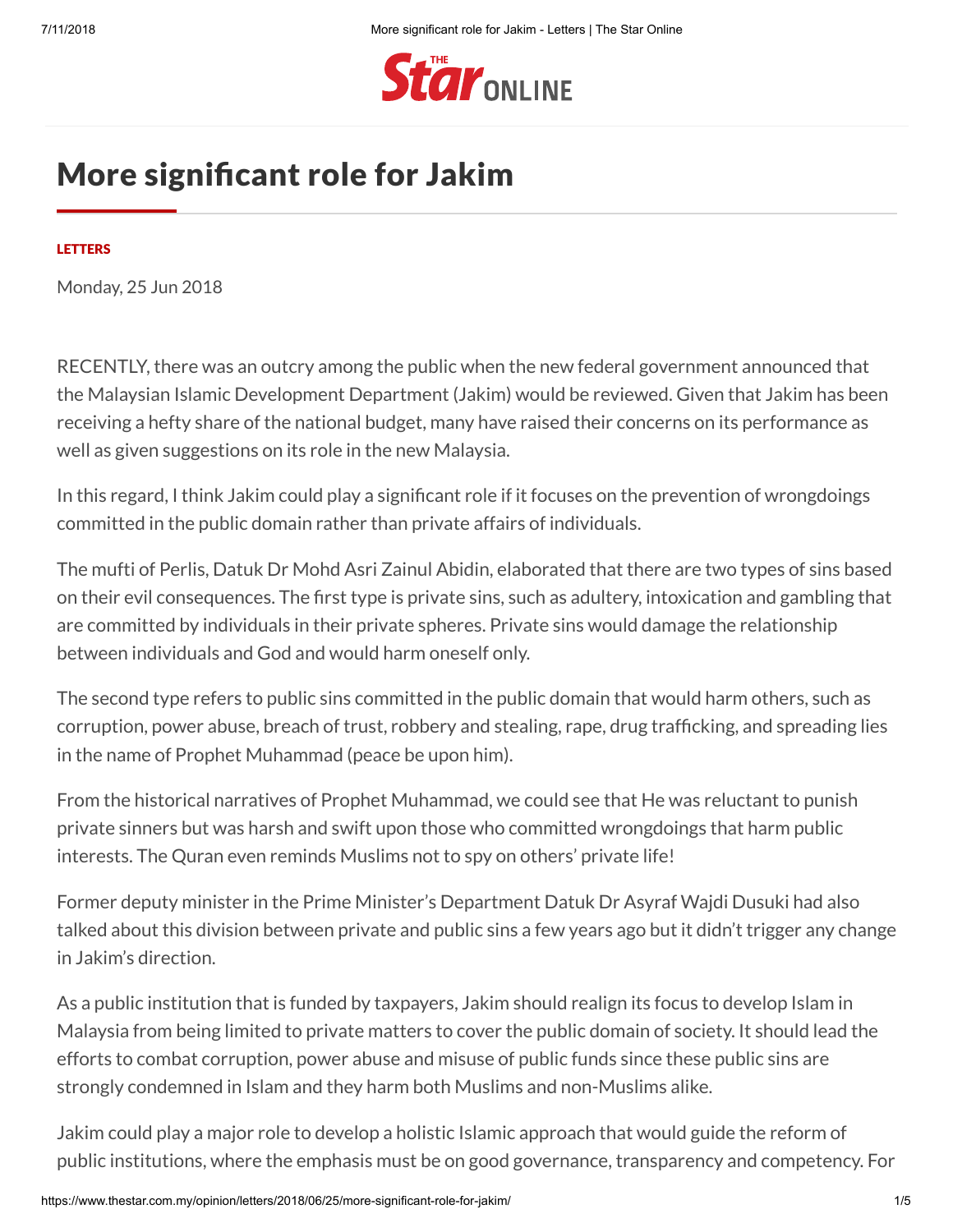### 7/11/2018 More significant role for Jakim - Letters | The Star Online

a start, Jakim could develop policies to enhance the administration of public religious institutions that are entrusted with public funds such as mosques, waqf and zakat boards.

Jakim should spearhead the efforts to reform the understanding of Islam in the context of Malaysia. Given that human life has changed a lot since the time of the Prophet due to technology and local variations, there is a need to review Islamic laws so that the real objectives of those laws remain intact.

Malaysia is a unique case due to our multiracial social fabric. Hence, Islamic laws must uphold, and must be seen to uphold, justice and inclusive development for all. Jakim could play a huge role in this area, where the establishment of justice could promote a harmonious relationship among all Malaysians.

For example, a peaceful change of government via democracy was never discussed by any classical Muslim scholars in the past, hence there is a need to rewrite political laws according to Islam that suit the local context in Malaysia.

Jakim could also improve its original function of coordinating and developing Islamic education. As highlighted by many classical Muslim scholars, including Al-Ghazali and Al-Shatibi, all religions share a common set of good values.

If given the right direction and opportunity, Islamic education should enhance the process of nurturing good universal values among our schoolchildren.

Besides the usual teaching on ritual practices, Jakim could improve the content of Islamic education by emphasising the importance of achieving those universal values and promoting civic awareness as required by Islam.

As an example, while schoolchildren are being warned of the sins of eating pork or committing adultery, likewise they should be told of the sins of committing and abetting corruption and abuse of power. They should be exposed to the potential dangers and harms of such offences.

In this regard, the Islamic education system should be able to produce good, civic-minded Malaysians.

I personally think that public intrusions into individual private affairs should be kept at a minimum as was practised by the Prophet. Let the numerous NGOs and religious societies play a greater role in the fight against private sins. Since these sins are committed in the private sphere, perhaps the private sector knows better how to handle the situation.

Jakim could contribute a lot by giving the correct understanding to society at large such that they are able to distinguish between private sins and public sins. I believe this is the way forward to make Jakim stay relevant in the new Malaysia.

## **DR MUHAMMAD IRWAN ARIFFIN**

### **Research Fellow**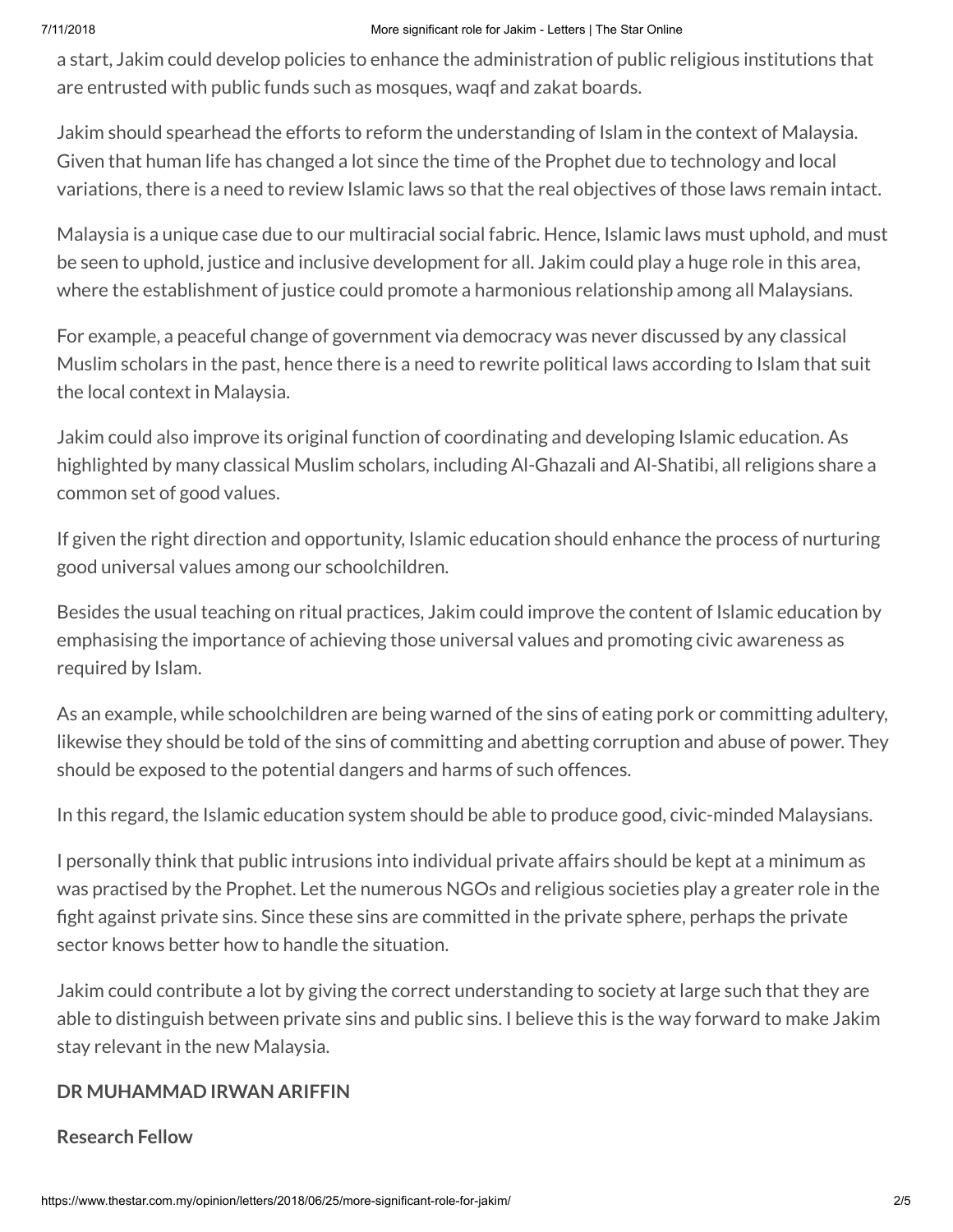**Centre for Islamic Economics**

**International Islamic University Malaysia**

TAGS / KEYWORDS:

**[Letters](https://www.thestar.com.my/Search?q=%22Letters%22&qkey=Letters)** , **[Islam](https://www.thestar.com.my/Search?q=%22Islam%22&qkey=Islam)** , **[Jakim](https://www.thestar.com.my/Search?q=%22Jakim%22&qkey=Jakim)**

# Related News

**[LETTERS](https://www.thestar.com.my/opinion/letters)** 25 Jun 2018 **Coming up with better means to measure [cleanliness](https://www.thestar.com.my/opinion/letters/2018/06/25/coming-up-with-better-means-to-measure-cleanliness-of-coastal-areas/) of coastal areas**

[LETTERS](https://www.thestar.com.my/opinion/letters) 14 May 2018 **Health sector challenges for new [government](https://www.thestar.com.my/opinion/letters/2018/05/14/health-sector-challenges-for-new-government/)**

**[LETTERS](https://www.thestar.com.my/opinion/letters)** 23 Jun 2018 **Ban on log export good for timber [industry](https://www.thestar.com.my/opinion/letters/2018/06/23/ban-on-log-export-good-for-timber-industry/)**

Copyright © 1995-2018 Star Media Group Berhad (ROC 10894D)